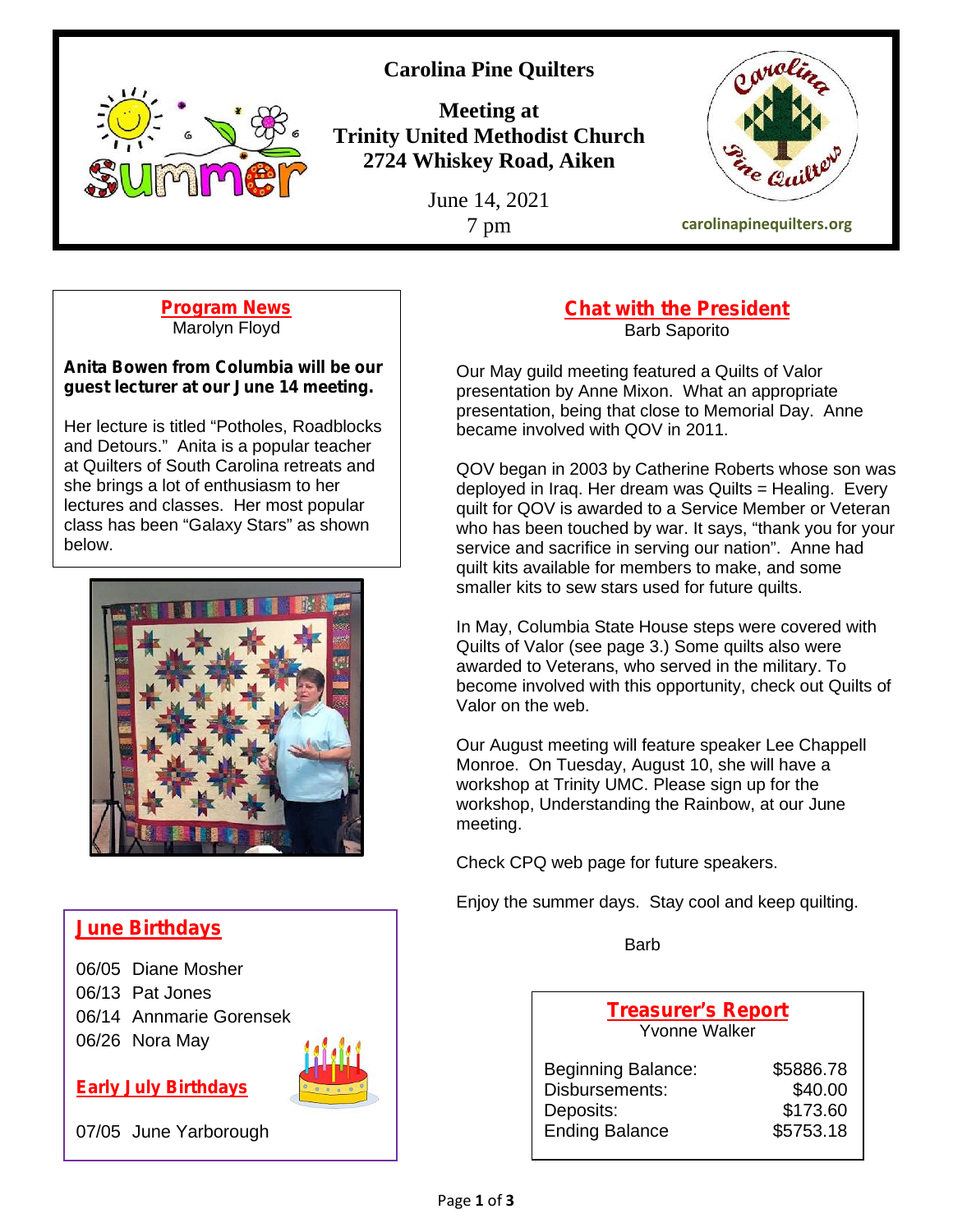## **Board Members**

**President –** Barb Saporito **Vice President –** Vacant **Secretary –** Margot Salzman **Treasurer –** Yvonne Walker **Newsletter Editor –** Karen Erickson **Webmaster –** Adela Dziekanowski

## **Committees**

**Community Outreach:** Vacant **Comfort Quilts:** Doris Leidheiser **Hospitality:** Linda McCloskey **Membership:** Adela Dziekanowski **Quilt Show**: Vacant

**At our June 14 meeting** we will be collecting items for the Welcome Baby Program sponsored by the Mental Health Association of Aiken. CPQ is helping with this endeavor as part of our community outreach. Please bring diapers, formula, wipes, or clothes. If you prefer to make a donation online, the web address is www.mha-aiken.org. Thank you in advance for contributing to our local community.



## Marolyn Floyd

## **FOR SALE –**

I am a past member of the guild and have given up sewing. I have a **Bernina 1530** inspiration machine in an oak cabinet (I think it is a Koala cabinet) with extended table. The machine comes with all accessories and specialty feet, lots of extra bobbins, etc., a real work horse. **Price is \$350.**

Sparky Arbuckle, Slarbuckle@aol.com

#### Shared by Gary Davis

At our house, quilting shows come on our TV quite often. At some point, I began to notice the variety and colorful nature of the words people used to describe fabric, patterns, quilts, etc. Below are some of these. They are actual words people used on TV. I am not making this up. This list might be useful to us ordinary quilters when we describe our fabric or pattern finds or quilts or other projects. Examples may include when talking to others on the phone, at guild meetings, at workshops, during Show and Tell sessions, for quilt show entry write-ups, for presentations, etc.

| - Super darling | - Delightful         | - Speaks to me  | - Wonderful   |
|-----------------|----------------------|-----------------|---------------|
| - Delicious     | - Incredible         | - Fun           | - So much fun |
| - Amazing       | - So cute            | - Very fabulous | - Stunning    |
| - How lovely    | - Absolutely perfect |                 |               |
|                 |                      |                 |               |